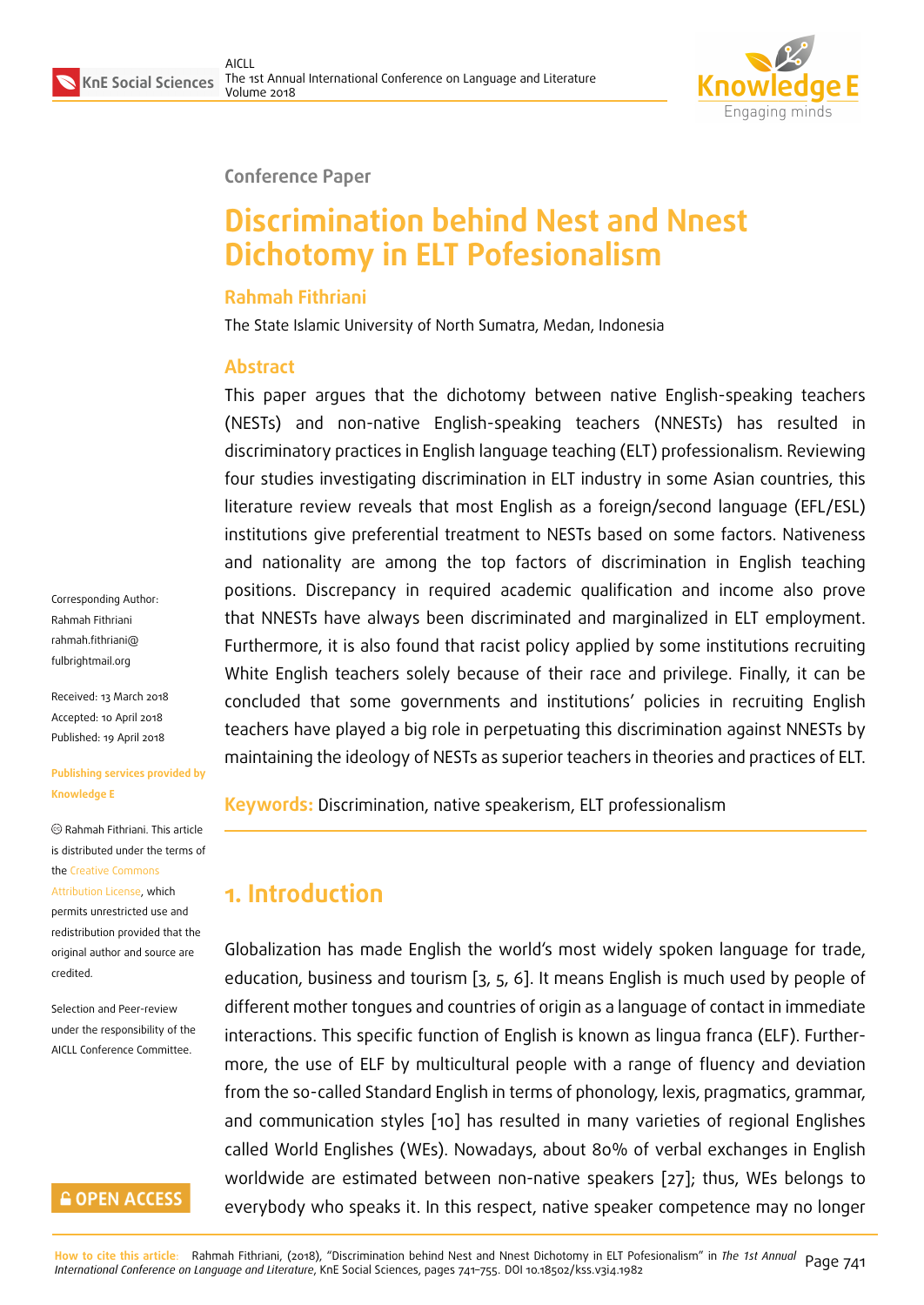be relevant as a golden standard to reach and the belief that the ideal English teacher is a native speaker may no longer be maintained.

Unfortunately, despite these ELF and WEs phenomena, the practice of English language teaching (ELT) worldwide still constructs professionalism within the dichotomy between native and non-native speakerism. This dichotomy has resulted in racial and linguistic discriminations in ELT professionalism because of a widespread belief in the dominance of native speaker standards in language and language teaching methodology. The term 'discrimination' itself is defined as "a selectively unjustified negative behavior toward members of the target group that involves denying individuals or groups of people equality of treatment which they may wish" (Allport, 1954: 51). Similar to this, *Webster's New World Law Dictionary* defines 'discrimination' as

the act of denying rights, benefits, justice, equitable treatment, or access to facilities available to all others, to an individual or group of people because of their race, age, gender, handicap or other defining characteristic.

From these definitions, it can be concluded that discrimination in ELT professionalism is the act of inequitable treatment to a group of people, in this case is the non-native English-speaking teachers (NNESTs), because of their non-nativeness.

This discrimination is perpetuated by many institutions and individuals who have the power to make hiring policies in those institutions [28]. Norton (1997) stated that many people in the world are strongly biased towards a preference for native Englishspeaking teachers (NESTs); despite the strengths that NNESTs have. Furthermore, there is also a growing understanding that this discrimination [can](#page-14-1) be racist where the image of a NEST is associated with Whiteness [9, 16]. Those who do not match this stereotypical English speaker are often perceived as a NNEST even if they were born and raised in countries where English is spoken as their first language [2].

Although many teachers and research[er](#page-12-4)s [cla](#page-13-0)im that discrimination exists in ELT professionalism which is directed to NNESTs, many others deny it because there is insufficient objective evidence proving this phenomenon is widespre[ad](#page-12-5) [9]. This article aims to address the issue of discriminatory practices in ELT professionalism based on the dichotomy between NEST and NNEST. Some factors privileging NESTs will be discussed with the purpose to provide more literature on discriminatio[n](#page-12-4) in ELT professionalism.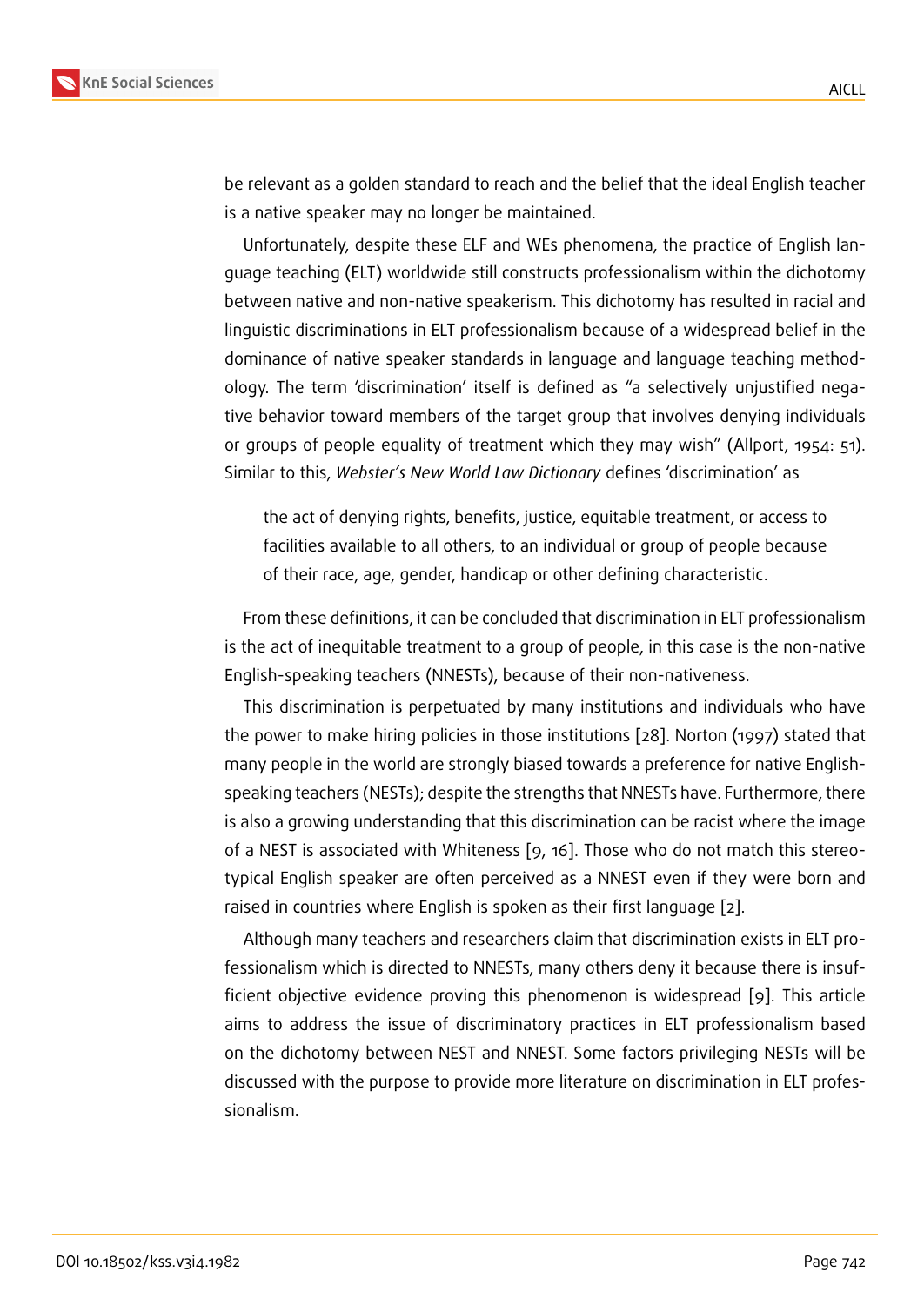## **2. Literature Review**

### **2.1. The emergence of world englishes**

The term 'World Englishes' (WEs) emerged as a result of hot debate between Quirk (1985, 1990) and Kachru (1985, 1991). Quirk (1985, 1990) insisted that British English or American English be held as the yardstick of 'Standard English' and suggested that Englishes in various contexts, especially in the outer-circle countries were just interference varieties. Meanwhile, Kachru (1985) argued that English has been indigenized and institutionalized in the Outer Circle such as India, Singapore, and Nigeria which resulted in varieties of English like Indian English, Singaporean English (Singlish) and Nigerian English. Kachru (1986) then proposed the term 'World Englishes' to refer to these new varieties of English spoken in the outer-circle countries.

Regarding the global spread of English, the term 'World Englishes' is now used to describe the nativized and distinct varieties of English spoken worldwide. Kachru (1985) proposed the first model of the global spread of English into three concentric circles; the Inner Circle, the Outer Circle and the Expanding Circle (see Figure 1). The Inner Circle refers to countries where English is primarily used as a mother tongue or native language (ENL) in every sphere of life such as in USA, England, and Australia. The Outer Circle refers to English spoken in countries where it is spoken alongsi[de](#page-2-0) with the native tongue to officially communicate in several domains or carry out various institutionalized functions [15] such as in India, Singapore and Nigeria. English in this Outer Circle is also called as English as a second language (ESL). The third one is the Expanding Circle. English spoken in this circle is often described as English as a foreign language (EFL), which mea[ns](#page-13-1) it plays no official role but is usually taught and learned in schools such as in China, Russia, and Indonesia.



<span id="page-2-0"></span>**Figure** 1: Kachru's (1985) World English model.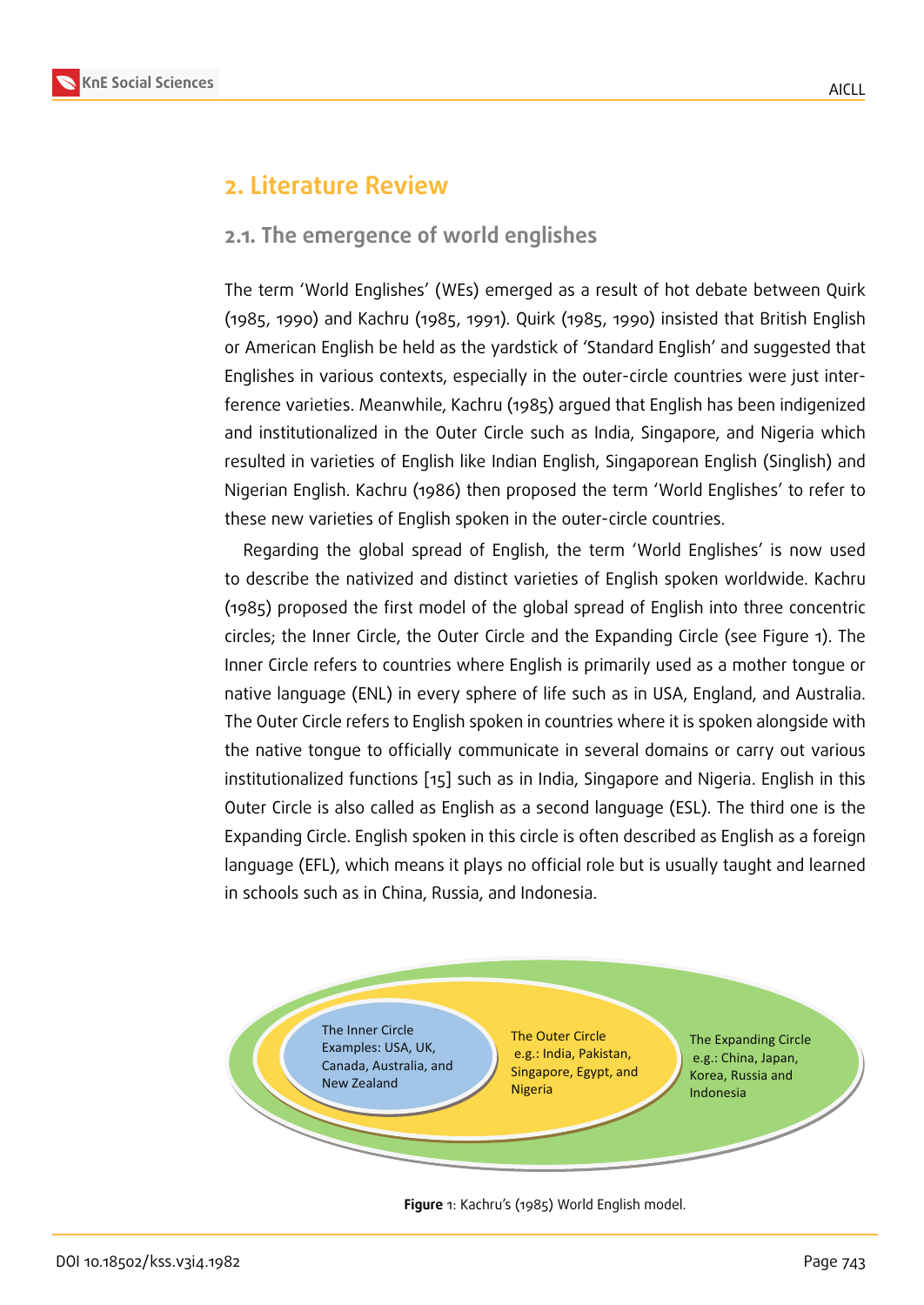Referring to the three concentric circles of Kachru's (1985) model, there is no doubt that speakers from those three circles perform differently in English according to the contexts in which it is employed. This model is indeed aimed to remove the dichotomy and demonstrate the pluralistic reality of the language and show that English changes as it spreads. It also suggests that one variety is not better than any other because there is no such a thing as Standard English. Widdowson (1994: 385) supported Kachru's argument against Standard English and argued that native speakers cannot claim ownership of English:

As soon as you accept that English serves the communicative and communal needs of different communities, it follows logically that it must be diverse. An international language has to be an independent language. It does not follow logically, however, that the language will disperse into mutually unintelligible varieties. For it will naturally stabilize into standard form to the extent required to meet the needs of the communities concerned. Thus, it is clearly vital to the interests of the international community of, for example, scientists or business people, whatever their primary language, that they should preserve a common standard of English in order to keep up standards of communicative effectiveness. English could not otherwise serve their purposes. It needs no native speaker to tell them that.

Furthermore, Norton (1997: 427) argued that English "belongs to all people who speak it, whether native and non-native, whether ESL or EFL, whether standard or non standard." In other words, anybody who views himself/herself as a legitimate speaker of English can own English and no particular group can claim its ownership, which strengthens the concept of WEs.

### **2.2. English as a lingua franca**

The emergence of WEs has brought challenges and attracted scholars (e.g. [17, 19, 20, 27]) to discuss related issues such as English as a lingua franca (ELF) and its conceptualization, development, and teaching. Firth (cited in Seidlhofer, 2004: 211) defined ELF as "a contact language between persons who share neither a com[mon](#page-13-2) [na](#page-13-3)t[ive](#page-13-4) [ton](#page-14-0)gue nor a common culture, and for whom English is the chosen foreign language of communication." Furthermore, Seidlhofer (2004) reminded the uses of ELF are not just related to the Expanding Circle, but also includes native speakers as well as members of the Outer Circle.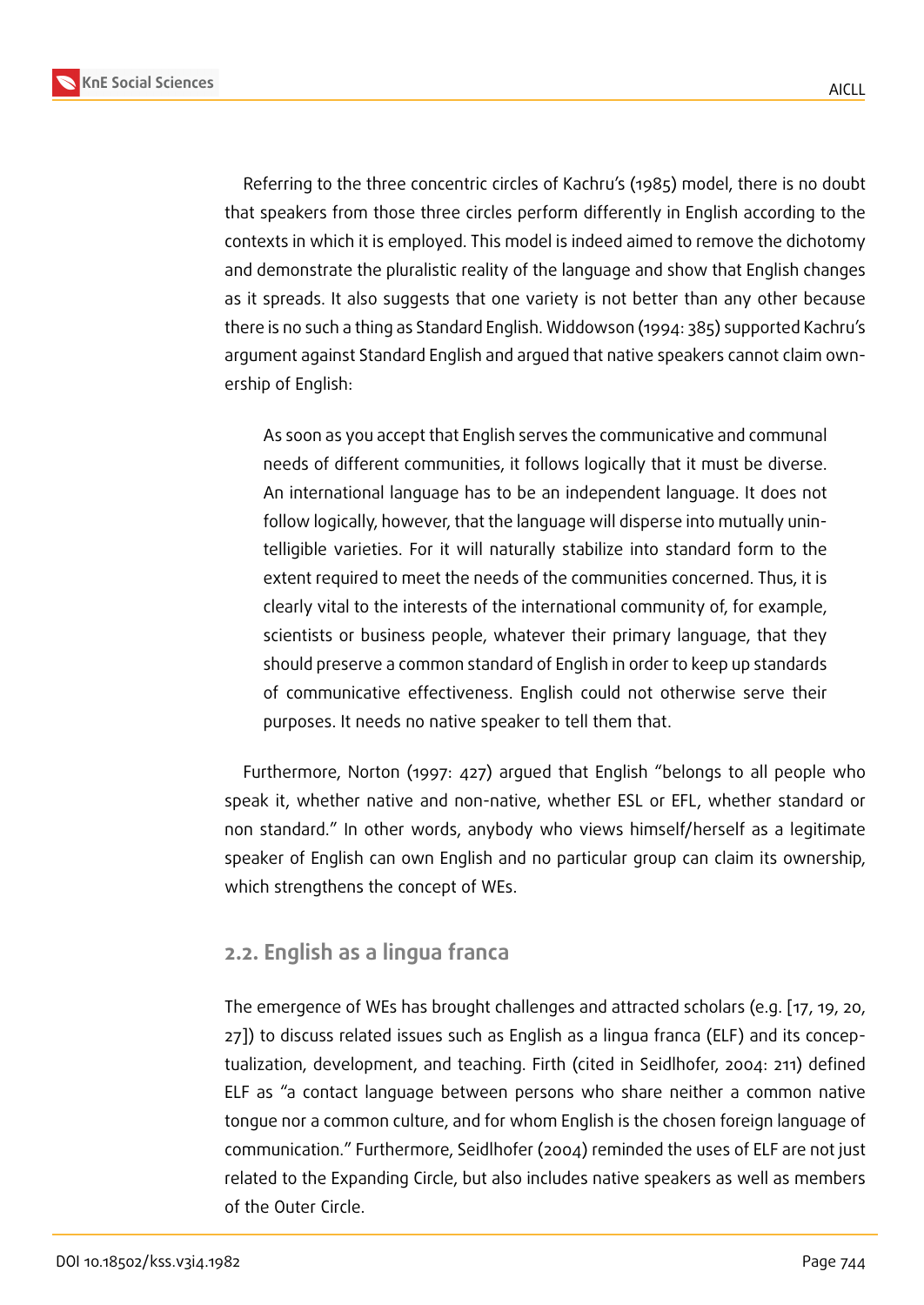Regarding the given definition and the function of ELF, English language teaching (ELT) in ESL/EFL contexts should be aimed to develop learners' ability to communicate with other English speakers from different parts of the world, not to prepare learners to achieve intelligibility for native-speaker receivers or aim to develop the kind of communicative competence based on descriptions of a native-speaker model [17]. Furthermore, Medgyes (2001) stated that the number of English speakers in the Outer and the Expanding Circles far exceeds the number of speakers in the Inner Circle, which means the interactions in ELF tend to occur among those who are not native spea[ker](#page-13-2)s of English. Thus, English teachers in those countries need to teach their students ELF whose main purpose is develop their ability to communicate in international contexts such as in business negotiations, trades or transnational conferences, not for daily communication with English native speakers and it is the teachers' responsibility to prepare their learners to function effectively in such contexts.

However, despite the purpose of ELF, ELT in ESL/EFL contexts still maintains the teaching of native varieties of English. This irrelevant practice of ELT promotes the idea that native-speakerism as the only perfect teaching model, which perpetuates the worldwide perception that only native speakers can make the best English language teachers. Although the notion that native speakers of a language are innately better teachers of that language than non-native speakers has been challenged, many ESL/EFL institutions maintain the perception that their students place greater value on learning from a NEST than from a NNEST [31]. This perception has been the source of discrimination in ELT professionalism through the dichotomy between the two groups of teachers; NEST and NNEST.

### **2.3. NEST and NNEST dichotomy**

The controversy of the dichotomy between NEST and NNEST in the field of second and foreign language teaching has received considerable attention in literature in the past two decades [18, 28]. Moussu and Llurda (as cited in [9]) argued that the distinction is losing its relevance within the context of the expanding nature of English, the increased recognition of teachers with a wide variety of language backgrounds, and evidence that l[ang](#page-13-5)[uag](#page-14-1)e learners do not find it meaningfu[l.](#page-12-4) Furthermore, Medgyes (2001) argued that that this distinction has been deemed politically incorrect terms, and those who still use them can expect to be accused of employing discriminatory language. Furthermore, a number of researchers (e.g. [22, 29, 33]) have also reported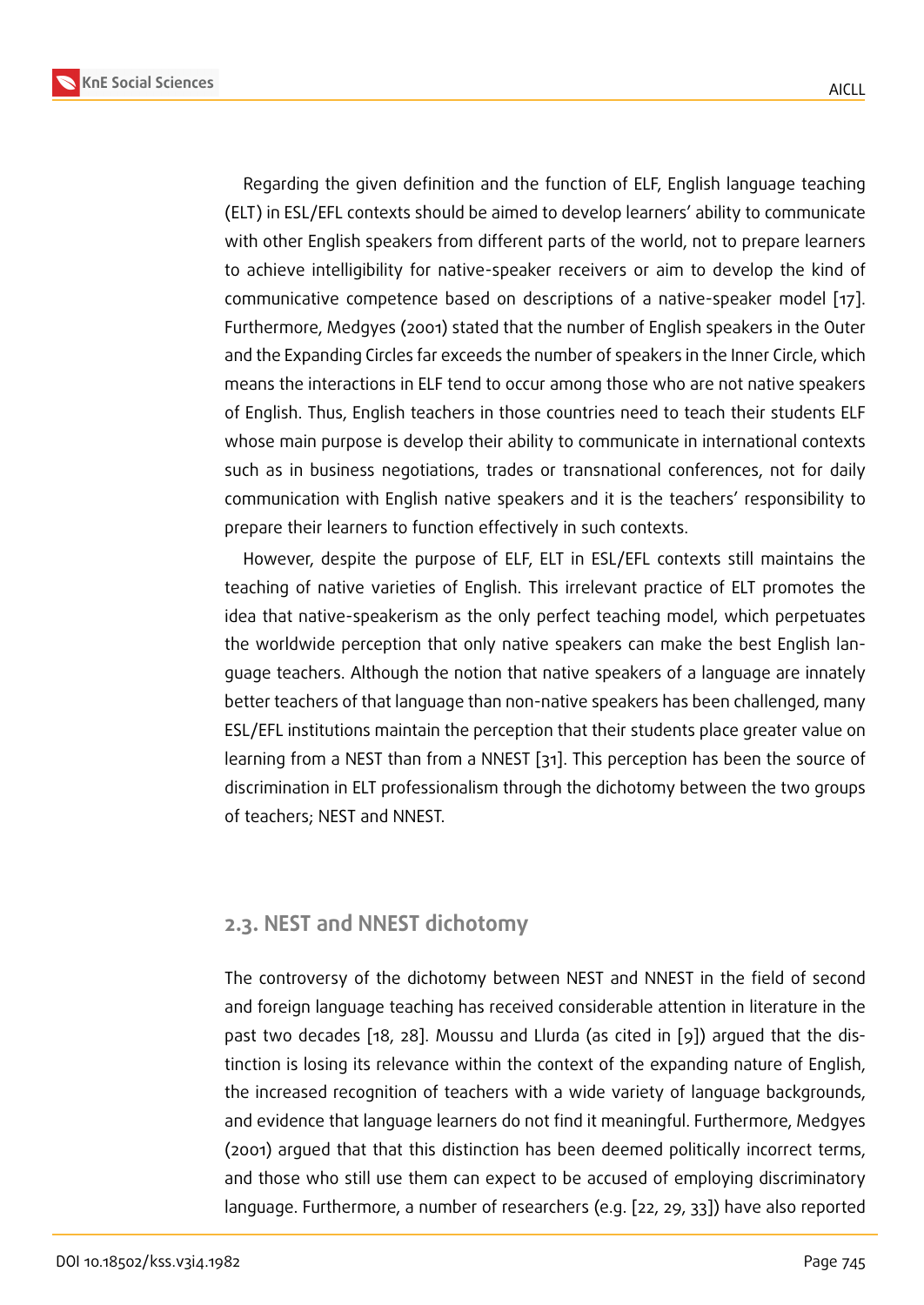that being a native speaker of English is not an essential factor in being an effective teacher because both NESTs and NNESTs have strengths and weaknesses.

Unfortunately, those scholars' opinions about the advantages of both groups of teachers do not have much impact in changing the notion of native speakerism. Holliday (2005: 6) defined native speakerism as "an established belief that 'nativespeaker' teachers represent a "Western culture' from which springs the ideals of both the English language and of English language teaching methodology." As a result, native speakerism is still widely believed in ELT industry in ESL/EFL contexts.

# **3. Research Method**

This study applied a literature review method. As Onwuegbuzie and Frels (2016: 49) stated that a literature review might be considered as a research method because

the literature reviewer chooses from an array of strategies and procedures for identifying, recording, understanding, meaning-making, and transmitting information pertinent to a topic of interest.

The data used in this study was mainly taken from four studies [18, 26, 28, 32] investigating institutionalized discrimination in ELT industry in some Asian countries. Articles from some websites were also used as references to give m[ore](#page-13-5)i[nfo](#page-14-2)[rma](#page-14-1)t[ion](#page-14-3) on factors that were not much discussed in the four papers reviewed.

# **4. Discussion**

The prevalence of native speakerism in the ELT profession leads to discrimination against NNESTs. The findings of this study reveal that the discriminatory practices can be categorized into some factors including nativeness, nationality, academic qualification and teaching experience, whiteness, and financial discrepancy.

#### **4.1. Nativeness**

Mahboob and Golden (2013) conducted a study investigating discrimination in ELT job advertisements from the website *ESL Jobs World* (www.esljobsworld.com). Based on an analysis of 77 advertisements (42 from East Asia and 35 from the Middle East), the result showed that nativeness was the single most frequent criterion mentioned in the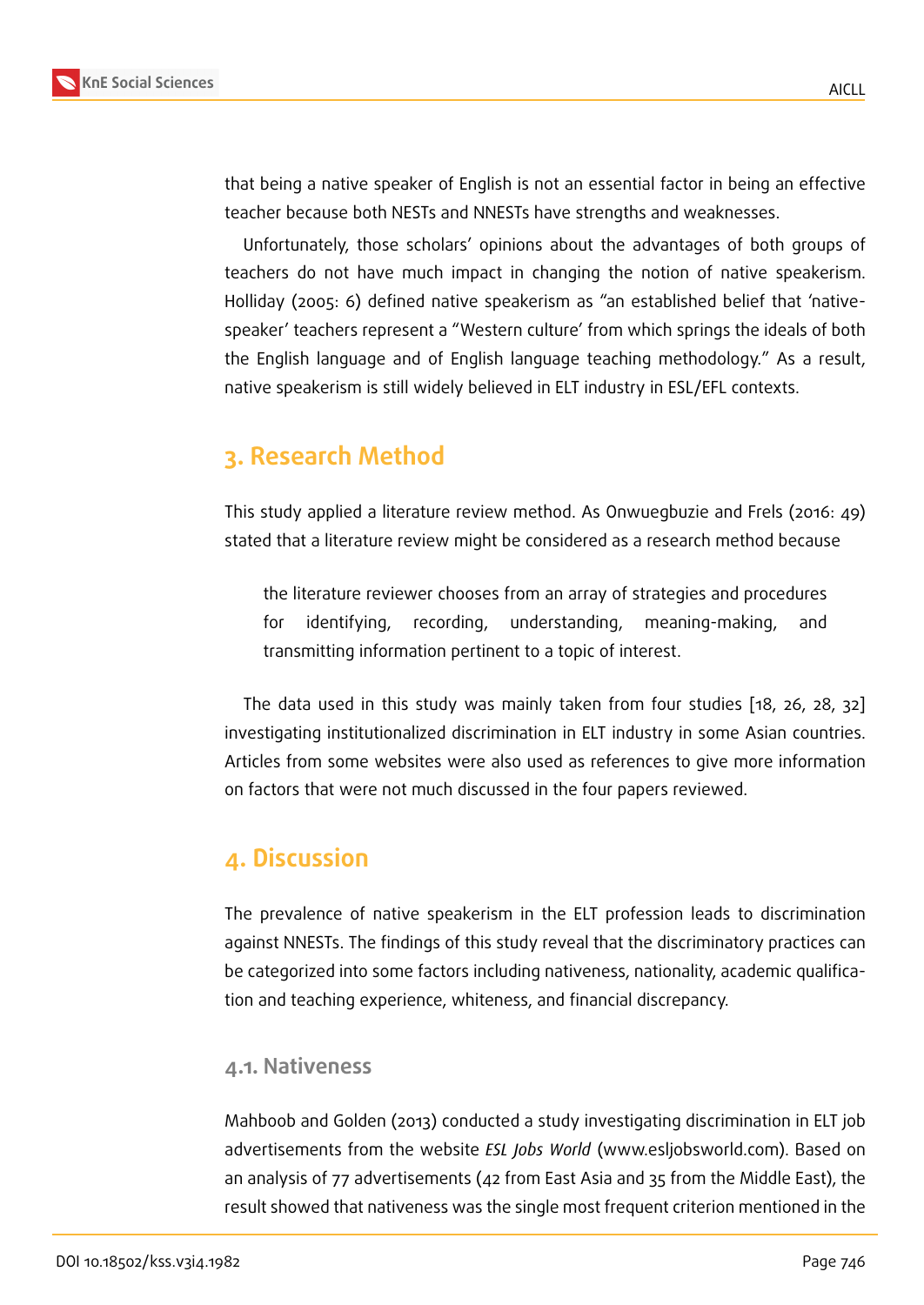advertisements across the two regions with 61 advertisements (79.2%) that recruited only NESTs.

Similar to this study, Selvi (2010) also conducted a study analyzing job advertisements in two job advertisement repositories, namely TESOL's Online Career Center (http://careers.tesol.org) and the International Job Board at Dave's ESL Café (http: //www.eslcafe.com/joblist). The results indicated that 60.5% of 38 advertisements in TESOL's Online Career Center required nativeness as a qualification for prospective [applicants. Meanwhile, the a](http://careers.tesol.org)nalysis of advertisements in the International Job [Board](http://www.eslcafe.com/joblist) [revealed that 74.4% of 157 ad](http://www.eslcafe.com/joblist)vertisements required "native or native-like/near native proficiency" as a qualification for prospective applicants and all of the favored American English.

Wang and Lin's (2013) study focused on the recruitment policies of foreign English teachers in four countries in East Asia; Japan, Korea, Hong Kong and Taiwan*.* One of the most influential policies in these four countries is the program of recruiting native English-speaking teachers (NESTs) to participate in English language education in public schools, including the Japan Exchange and Teaching Program ( JET Program) in Japan, the English Program in Korea (EPIK) in Korea, the Native English-speaking Teacher Scheme (NET Scheme) in Hong Kong, and the Foreign English Teacher Recruitment Project (FETRP) in Taiwan. The analysis of this study revealed a prevailing subscription to native speakerism among these governments. They also stated that "the ideology of NESTs as superior teachers in theories and practices of ELT… is readily adopted by these governments and materialized in the NEST recruitment policies." (Wang & Lin, 2013: 11)

Saengngoen (2014) analyzed three websites (www.esl101.com/discover/Malaysia, www.teachingthailand.com, and www.schooljob.in.th) and found English language schools in Malaysia and Thailand use the native-speakerism approach to select ESL/EFL teachers. The findings of his study revealed that native-speakerism is widely adopted in East and Southeast Asia, especially in Thailand. He furthermore stated that Thailand's Ministry of Education has propagated the native-speakerism ideology by creating structures that support the superiority of the English native speakers and marginalizes EFL Thai teachers and other NNESTs [26].

#### **4.2. Nationality**

Nationality appeared as one of the factors of discrimination for NNESTs in Mahboob and Golden's (2013) study. Thirty eight of 77 (49%) ELT job advertisements in East Asia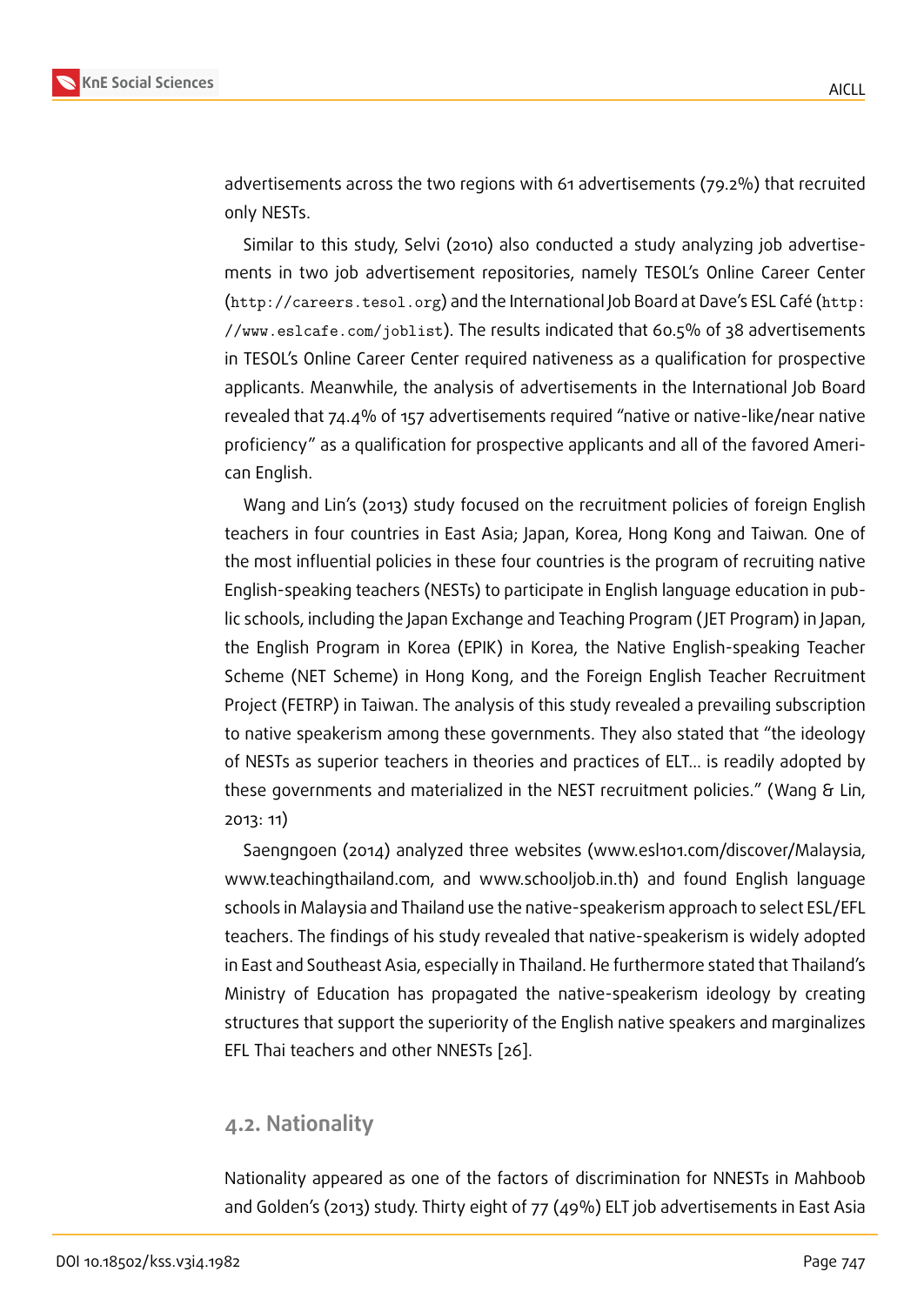| <b>Nationality</b> | <b>Percentage of Preference</b> |
|--------------------|---------------------------------|
| USA                | 95%                             |
| United Kingdom     | 89%                             |
| Canada             | 84%                             |
| Australia          | 66%                             |
| New Zealand        | $55\%$                          |
| Ireland            | 37%                             |
| South Africa       | 24%                             |

and Middle East listed specific countries from which the applicants must come (as seen in Table 1 below).

Table 1: Mahboob and Golden's (2013) list of applicants' nationality preference.

While both regions showed preferences for candidates from North America and the UK, there were differences when it came to other countries. The advertisements from East Asia showed more of a preference for applicants from Australia and New Zealand, while those from the Middle East mentioned Ireland and South Africa more frequently. The result also revealed that no advertisements from East Asia listed South Africa as a desired native speaker country which highlighted an association between native English speakers and Inner Circle Englishes because no Outer Circle countries were specifically mentioned as possible places from which native speakers would be accepted.

Selvi (2010) found that the job advertisements in the two websites he analyzed privileged citizens of certain countries. About 21.1% of the advertisements in TESOL Online Career Center ( $n = 8$ ) and 12.5% of the advertisements in International Job Board ( $n =$ 26) discriminated based on nationalities/countries of residence of the applicants. The distribution of advertisements discriminating applicants based on their nationalities can be seen in Table 2.

| Nationality    | Number of Ads. In<br><b>TESOL OCC</b> | Number of Ads. In<br>IJB |
|----------------|---------------------------------------|--------------------------|
| <b>USA</b>     | 9                                     | 27                       |
| Canada         | 8                                     | 26                       |
| United Kingdom | 3                                     | 18                       |
| Australia      | 3                                     | 15                       |
| New Zealand    | $\overline{2}$                        | 15                       |
| Ireland        | 2                                     | 8                        |
| South Africa   | $\overline{2}$                        | 6                        |

Table 2: Selvi's (2010) distribution of applicants' nationality preference.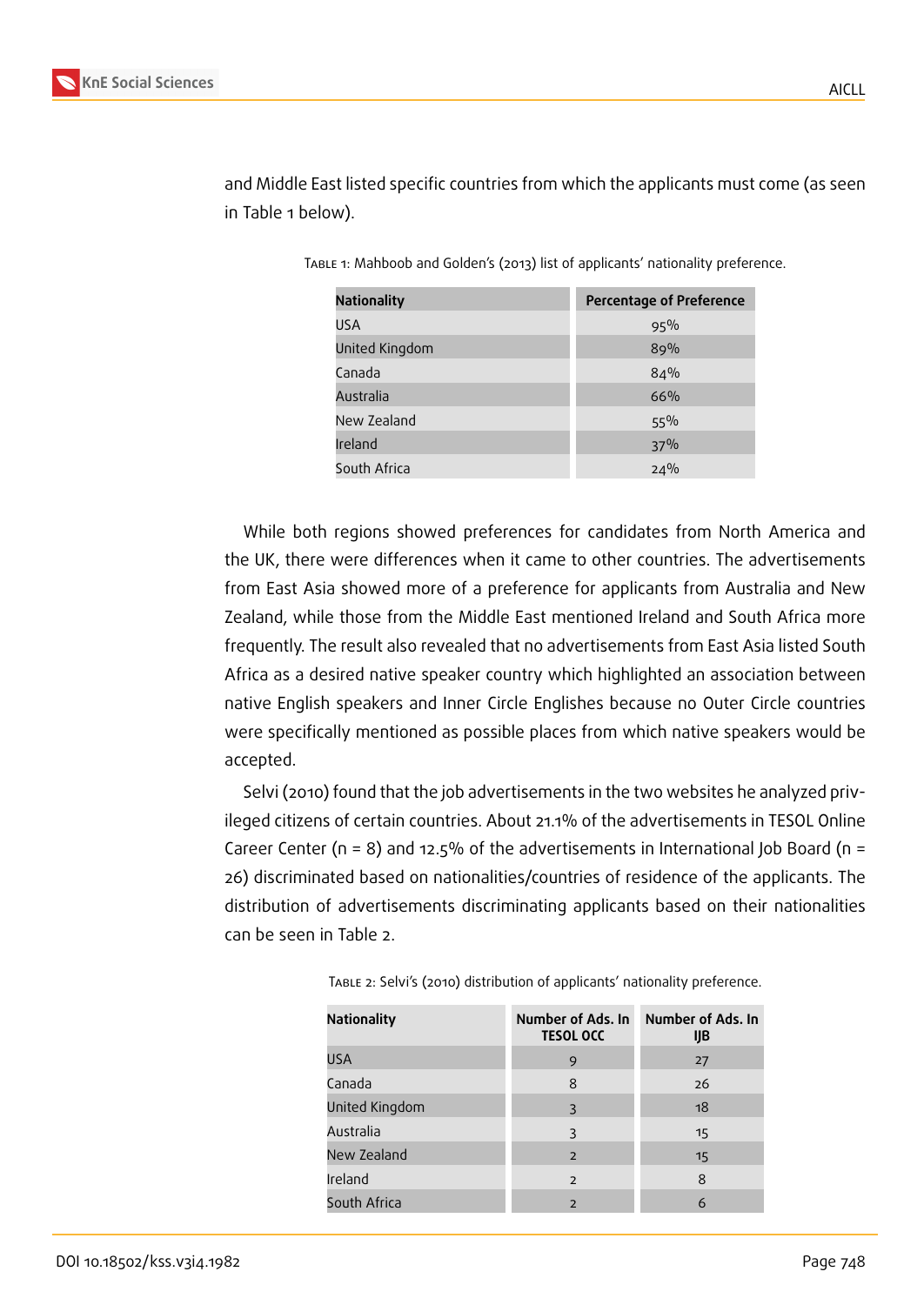**KnE Social Sciences**



The results of this study showed similarity with those of Mahboob & Golden's (2013) associating native English speakers with Inner Circle Englishes. However, there were one advertisement looking for candidates from one Outer Circle (Philippines) and one stating that candidates with near native English proficiency from European countries would also be considered.

The four programs that Wang and Lin (2013) studied aim at recruiting NESTs from certain native English-speaking countries (see Table 3). Although JET Program in Japan changed its policy after 1989 to include applicants from some European countries such as France, Germany and Russia but in practice as high as 93% of JET participants were from the six English-speaking countries. Similar to this, the NET Scheme in Hongkong does not exclude applicants from non-Inner Circle countries yet it aims to recruit NESTs from native-speaking countries. In conclusion, among all NESTs recruitment programs, Hong Kong is the most flexible, while Taiwan is the strictest in terms of the nationalities of NESTs to be recruited.

| Program           | <b>Nationality</b> |    |        |                  |                |                |               |
|-------------------|--------------------|----|--------|------------------|----------------|----------------|---------------|
|                   | <b>USA</b>         | UK | Canada | <b>Australia</b> | <b>New</b>     | <b>Ireland</b> | South         |
|                   |                    |    |        |                  | <b>Zealand</b> |                | <b>Africa</b> |
| JET Program       |                    |    |        |                  |                |                |               |
| <b>EPIK</b>       |                    |    |        |                  |                |                |               |
| <b>NET Scheme</b> |                    |    |        |                  |                |                |               |
| <b>FETRP</b>      |                    |    |        |                  |                |                |               |

Table 3: Wang & Lin's (2013) Applicants' Nationality Preference.

Finally, Saengngoen (2014) also found that some ESL/EFL institutions in Malaysia, Thailand and Taiwan explicitly include the nationalities of the English teachers to recruit in their advertisements. The nationalities of prospective applicants include USA, UK, Canada, Australia, and New Zealand. However, applicants from South Africa and European countries will also be considered if qualified. Saengngoen (2014) furthermore stated that most academic institutions in East and Southeast Asia choose to hire native English speakers for English teaching positions solely based on their nationalities.

### **4.3. Academic qualification and teaching experience**

The third factor of discrimination behind NEST and NNEST dichotomy is the difference on hiring policies in terms of academic qualification and/or teaching experience. Saengngoen (2014: 12) stated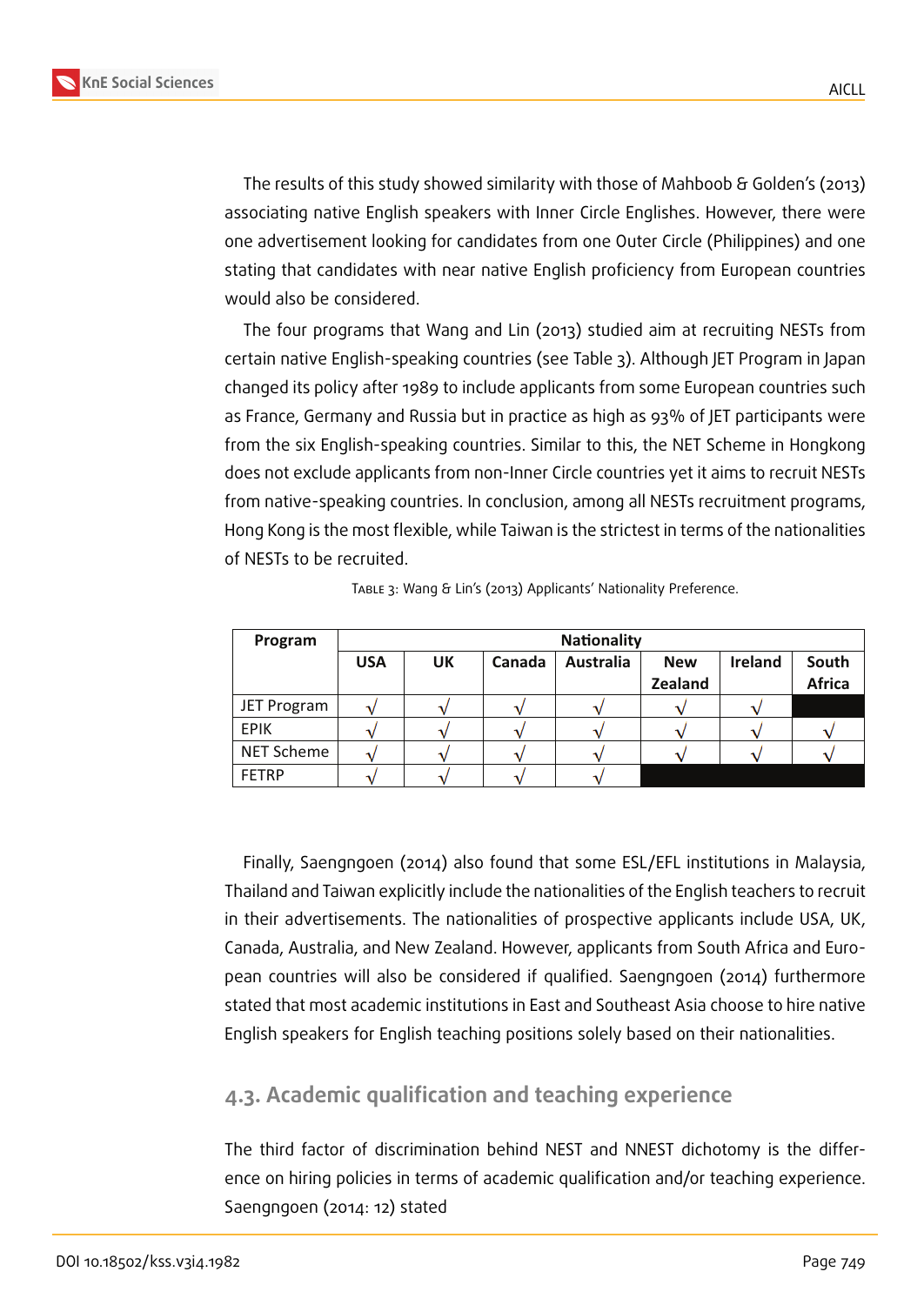The Office of the Basic Education Commission (OBEC) requires Thai public schools to hire English native speakers as English instructors without a requirement to have an English language degree or an English teaching certificate. A teaching license is also exempted if a candidate is a native English speaker. On the other hand, if public schools want to employ nonnative English speakers, candidates are required to have both a language teaching degree as well as a teaching license.

He also found out that English teachers in Taiwan are not required to have any teaching experience or an English teaching degree to teach in a tutoring school as long as they are native English speakers from North America, Australia, New Zealand, or the UK.

Wang and Lin (2013) reported that teaching qualifications and experience are not required or prioritized in recruiting NESTs in the four programs they studied. Nearly 90% of JET participants are not certified teachers and most of the NESTs do not have teaching experience or content knowledge of English language. Meanwhile, only 26% of the EPIK participants hold teaching certificates. The NET Scheme in Hong Kong requires applicants to hold teaching certificates but does not consider it as the first priority. In Taiwan, although it was initially stated in the FETRP that applicants need to possess teaching certificates, the government has been lax in enforcing this criterion due to the difficulty in recruiting qualified NESTs. Based on these findings, they criticized the governments' adoption of the notion of native English speakers as ideal English teachers regardless of their professional training and education background as an act against the cultivation of teacher professionalism whose central components are qualifications and experience. They furthermore stated

teacher professionalism has been assigned a different agenda by the governments' subscription to native-speaker norms and the legitimization of unqualified and inexperienced native speakers in the ELT profession, which devalue the local NNESTs in those four countries. (Wang & Lin, 2013: 16)

#### **4.4. Whiteness**

There is an argument that discrimination in ELT professionalism can be racist, where the image of a NEST is associated with Whiteness [9, 16]. Mahboob and Golden (2010) and Saengngoen (2014) support this argument through their research findings showing that some EFL/ESL institutions only hire Whi[te](#page-12-4) [NE](#page-13-0)STs. Mahboob and Golden (2010)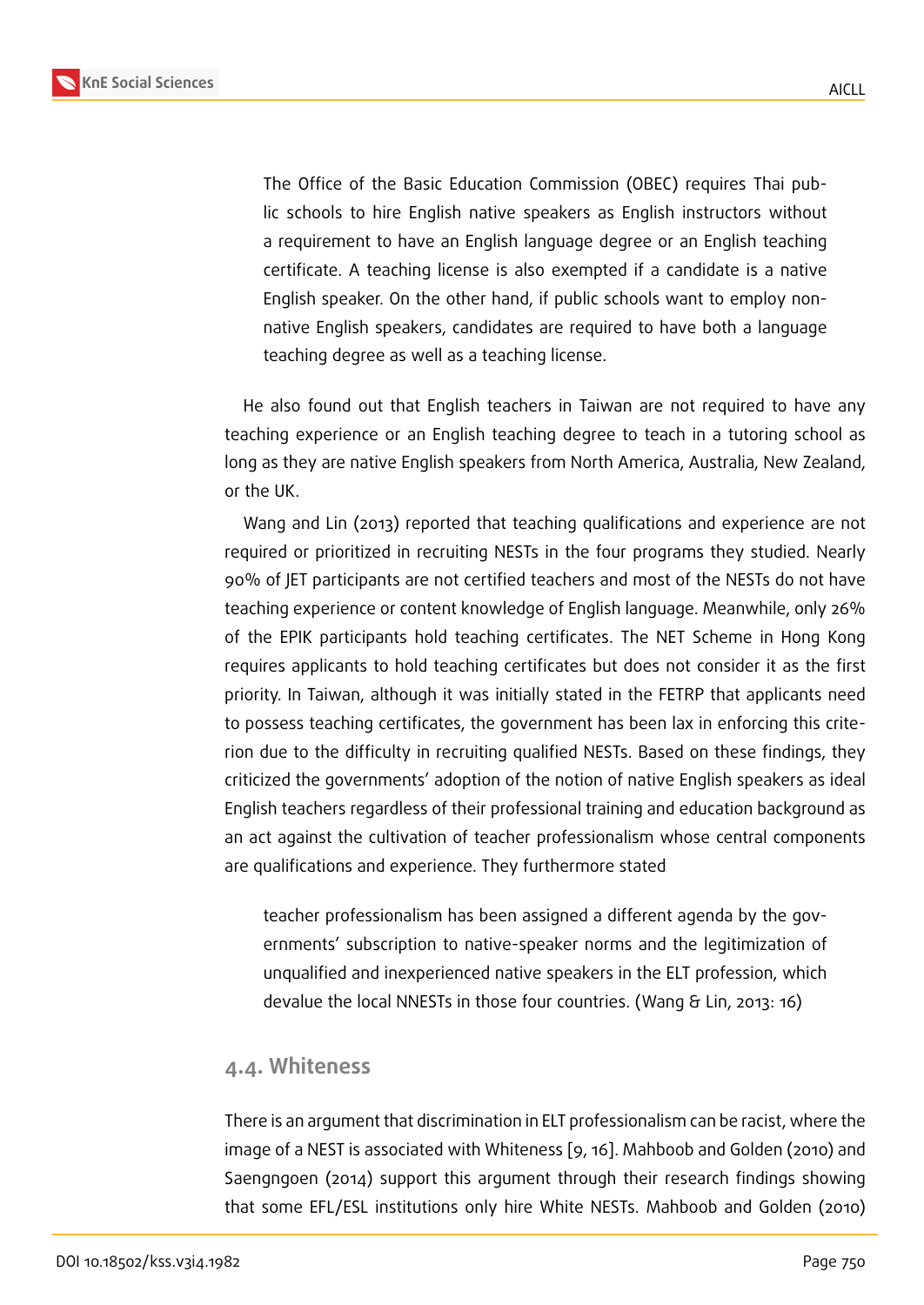found two advertisements from institutions in East Asia recruiting only White candidates. Saengngoen (2014) found a job advertisement for a private secondary school in Chiang Mai, Thailand, which explicitly pointed out that the school would give priority to Caucasian native speakers and will consider qualified European Caucasians.

This racist hiring policy is also practiced in Korea and China. Jung (2014) reported that it is common for employers to request applicants put their photos on their resumes, so they can weed out black applicants through document examination. He furthermore stated that some *hagwon* (the term used to refer for-profit private institute in Korea) even hire non-native English speakers from Europe and the Middle East over black applicants whose mother tongue is English [11]. Similar to this, Tom (2012: para. 7) explained that this policy is also practiced in ELT in China,

Racial discrimination is a harsh reality [wit](#page-13-6)hin China's ESL industry, where recruiters actively seek the blond-hair, blue-eyed all-American archetype (along with similarly equipped Britons, Australians and other native speakers close behind). While brown hair also is acceptable, having a white face is a near-absolute requirement.

### **4.5. Financial discrepancy**

Among all factors of discrimination discussed in this paper, literature discussing different amount of salary made by NESTs and NNESTs is the most difficult to find, which is perhaps related to the inappropriateness of asking the money someone makes in most cultures. However, Saengngoen (2014) addressed this particular factor of discrimination in his study. Based on the data on the website of the Internal Audit Office of the Basic Education Commission (OBEC) of Thailand, he reported that there was a big gap between the salary made by NESTs and Thai nationals working in Thai public high schools. NESTs can get up to USD 1,333.33 which is almost twice as much salary as Thai nationals holding a doctorate degree can get. Furthermore, the salary earned by NESTs is neither classified by their academic background nor teaching experience but the level of class they are teaching. Meanwhile the salary for local teachers is dependent on the degrees the teachers are holding (see Table 4 and Table 5 for details).

Similar policy paying NESTs much higher than NNESTs is also applied by some institutions in Indonesia and Korea. Griffith (2015) reported that some schools in Indonesia pay trained NESTs between USD 800 to USD 1200 per month, which is about ten times the local wage. Most schools also offer free accommodation alongside the salary, which permits a comfortable lifestyle. Jung (2014) reported that Korean teachers are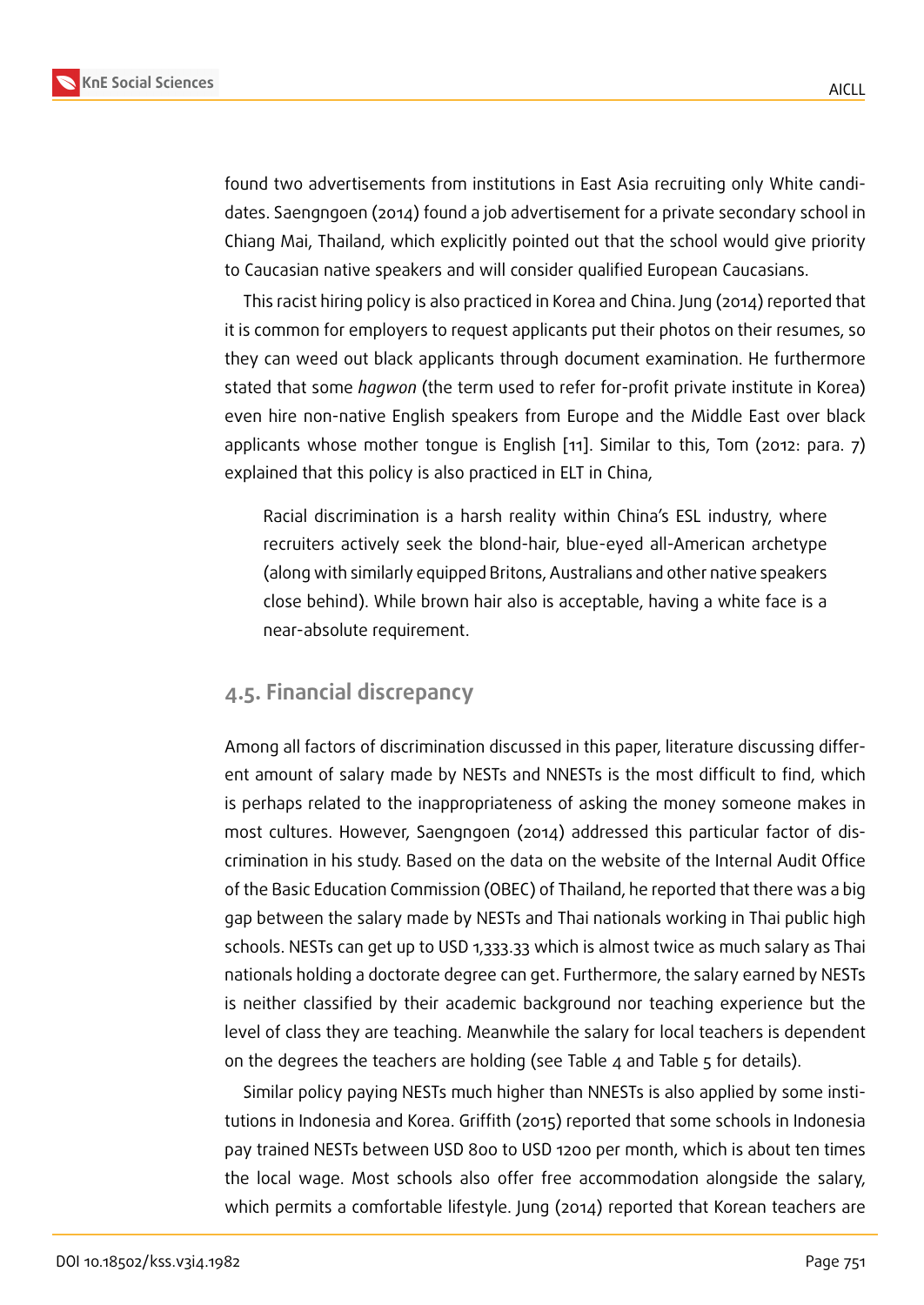

| Payment             | <b>Class Level</b>         |                            |  |
|---------------------|----------------------------|----------------------------|--|
|                     | <b>Junior High Classes</b> | <b>Senior High Classes</b> |  |
| Salary              | 30,000 baht (USD 1,000)    | 40,000 baht (USD 1,333.33) |  |
| Overtime (per hour) | 600 baht (USD 20)          | 800 baht (USD26.66)        |  |

Table 4: Saengngoen's (2014) list of payment rates for NESTs in Thai public schools.

frequently paid less than NESTs for the same jobs. NESTs with no job experience are offered 2.1 million won and those with a minimum of one year of teaching experience will earn 2.2 million for monthly wage, meanwhile Korean teachers are only offered a monthly wage of 1.9 million won. In addition to this, some schools also offer additional facilities such as free air fare, accommodation and even offering to pay up 50 percent of healthcare and pension deductions for their potential NESTs.

Table 5: Saengngoen's (2014) list of salary rates for Thai teachers in public schools.

| <b>Education Level</b>                             | Salary                    |
|----------------------------------------------------|---------------------------|
| 4-year college                                     | 15,050 baht (USD 501.67)  |
| 5-year college                                     | 15,800 baht (USD 526.67)  |
| 4-year college + 1-year graduate level certificate | 15, 800 baht (USD 526.67) |
| 6-year college                                     | 17, 690 baht (USD 589.67) |
| Master's degree                                    | 17, 690 baht (USD 589.67) |
| Master's degree with minimum study time of 5 years | 18, 690 baht (USD 623)    |
| Doctoral degree                                    | 21,150 baht (USD 705)     |

# **5. Conclusion**

The starting point of writing this paper was the denial that discriminatory practices against NNESTs exist and are widespread in ELT industry. The discussion in this article reveals that NESTs and NNESTs dichotomy contributes to discrimination in English teaching positions, with a strong preference for NESTs as candidates. These discriminatory practices also perpetuate the dominance of the native speaker in the ELT profession. Nativeness and nationality are among the top factors privileging NESTs to get easy access to employment and leaving NNESTs unqualified despite their Englishrelated academic background and years of teaching experience.

While more studies are needed to investigate discrimination in terms of race and income gap made by NESTs and NNESTs, this literature review has also proven that discrimination in ELT industry is sometimes racist, which gives employment opportunity to White people regardless their status as native- or non-native English speakers.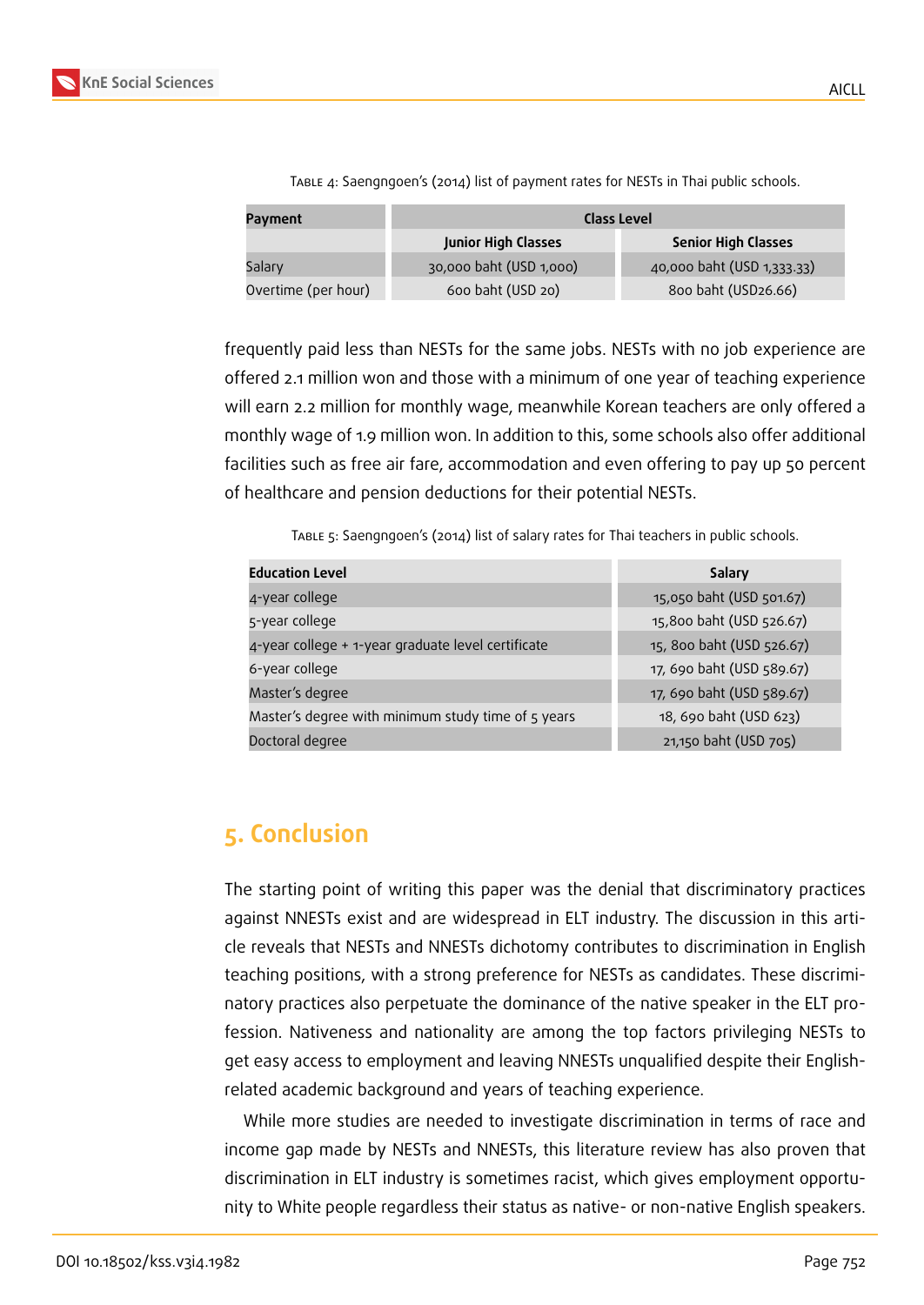Furthermore, NNESTs are also discriminated in financial aspect, in which they earn less salary than their counterparts for doing the same job.

Finally, regarding the findings of this literature review, I would like to suggest three points in order to eradicate these discriminatory practices. Firstly, World Englishes should be recognized and granted the same "prestige" as the native-like English accents. Secondly, it is suggested that the status quo of native speakers be eliminated by requiring both NESTs and NNESTs to undergo the same type of tests and trainings. Thirdly, TESOL, as the largest professional organization that unites English language teachers all around the world, should be the anti-discriminatory voice of the profession by issuing a statement that rejects the use of native speakerism as a job requirement and advocates ELF as the standard of ELT worldwide.

### **References**

- [1] Allport, G. W. (1954). *The nature of prejudice*. Cambridge, MA: Addison-Wesley.
- [2] Amin, N. (1999). Minority women teachers of ESL: Negotiating white English. In G. Braine (Ed.), *Non-native educators in English language teaching* (pp. 93-104). Mahwah, NJ: Erlbaum.
- <span id="page-12-5"></span>[3] Crystal, D. (2003). *English as a global language* (2<sup>nd</sup> ed.). Cambridge: Cambridge University Press.
- <span id="page-12-0"></span>[4] Discrimination. (2015). In *Webster's new world law dictionary*. Retrieved January 15, 2018, from http://www.yourdictionary.com/discrimination#law.
- [5] Graddol, D. (1997). *The future of English.* London: The British Council.
- <span id="page-12-1"></span>[6] Graddol, D[. \(2001\). The future of English as a European language](http://www.yourdictionary.com/discrimination#law). *The European English Messenger, 10*(2), 47-50.
- <span id="page-12-2"></span>[7] Griffith, S. (2015). *Teaching English in Asia: Where and how to find ESL jobs*. Retrieved from: http://www.transitionsabroad.com/listings/work/esl/ articles/workinasia.shtml
- [8] Holliday, A. (2005). *The [struggle to teach English as an international language.](http://www.transitionsabroad.com/listings/work/esl/articles/workinasia.shtml)* Oxford: [Oxford University Press.](http://www.transitionsabroad.com/listings/work/esl/articles/workinasia.shtml)
- [9] Holliday, A. and Aboshiha, P. (2009). The denial of ideology in perceptions of 'nonnative speaker' teachers. *TESOL Quarterly, 43*(4), 669-689.
- <span id="page-12-4"></span><span id="page-12-3"></span>[10] Jindapitak, N., & Teo, A. (2013). The emergence of world Englishes: Implications for English language teaching. *Asian Journal of Social Sciences & Humanities, 2*(2), 190- 199.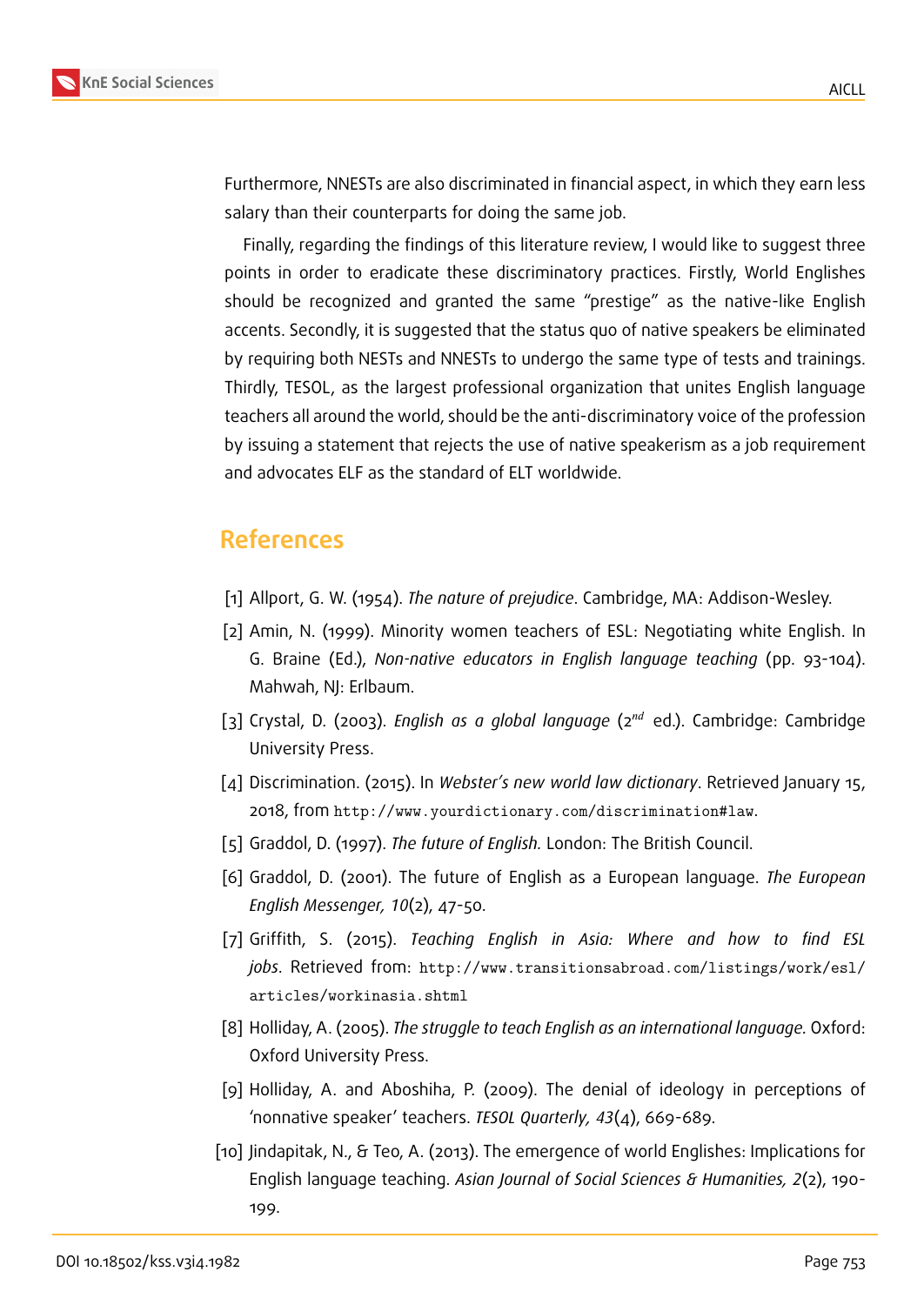- [11] Jung, M-H. (2014). *The hagwon color line: Korean language institutes and their inexcusably racist employment habits. Retrieved from:* http://www.koreatimes.co. kr/www/common/printpreview.{}asp?categoryCode=203&newsIdx=151088**.**
- <span id="page-13-6"></span>[12] Kachru, B. B. (1985) Standards, codification and soci[olinguistic realism: the English](http://www.koreatimes.co.kr/www/common/printpreview.{}asp?categoryCode=203&newsIdx=151088) language in the outer circle. In R. Quirk and H.G. Widdowson (Eds), *English in the [world: Teaching and learning the language and literatures](http://www.koreatimes.co.kr/www/common/printpreview.{}asp?categoryCode=203&newsIdx=151088)* (pp. 11-30). Cambridge: Cambridge University Press.
- [13] Kachru, B. B. (1986). *The alchemy of English: The spread, function, and models in nonnative English.* Oxford: Oxford University Press.
- [14] Kachru, B. B. (1991). Liberation linguistics and the Quirk concern. *English Today, 25*, 3-13.
- [15] Kirkpatrick, A. (2007)*. World Englishes: Implications for international communication and English language teaching.* Cambridge: Cambridge University Press.
- <span id="page-13-1"></span>[16] Kubota, R. and Lin, A. (2006). Race and TESOL: Introduction to concepts and theories. *TESOL Quarterly, 40*(3), 471-493.
- <span id="page-13-0"></span>[17] Kuo, I. (2006). Addressing the issue of teaching English as a lingua franca. *ELT Journal*, *60*(3), 213-221.
- <span id="page-13-2"></span>[18] Mahboob, A. and Golden, R. (2013). Looking for native speakers of English: Discrimination in English language teaching job advertisements. *Voices in Asia Journal*, *1*(1), 72-81.
- <span id="page-13-5"></span>[19] Matsuda, A. (2003). Incorporating world Englishes in teaching English as an international language. *TESOL Quarterly, 37*(4). 719–729.
- <span id="page-13-3"></span>[20] McKay, S. L. (2002). *Teaching English as an international language*. New York, NY: Oxford University Press.
- <span id="page-13-4"></span>[21] Medgyes, P. (2001). When the teacher is a non-native speaker. In M. Celce-Murcia (Ed.), *Teaching English as a second or foreign language (3 ed.)* (pp. 415-428). Boston: Heinle & Heinle.
- [22] Norton, B. (1997). Language, identity, and the ownership of English. *TESOL Quarterly, 31*(3), 409-429.
- [23] Onwuegbuzie, A. J. & Frels, R. (2016). *Seven steps to a comprehensive literature review: A multimodal and cultural approach*. Thousand Oaks, CA: SAGE.
- [24] Quirk, R. (1985) The English language in a global context. In R. Quirk and H. G. Widdowson (Eds), *English in the world: Teaching and learning the language and literatures* (pp. 1-6). Cambridge: Cambridge University Press.
- [25] Quirk, R. (1990). Language varieties and standard language. *English Today, 6*(1), 3-10.